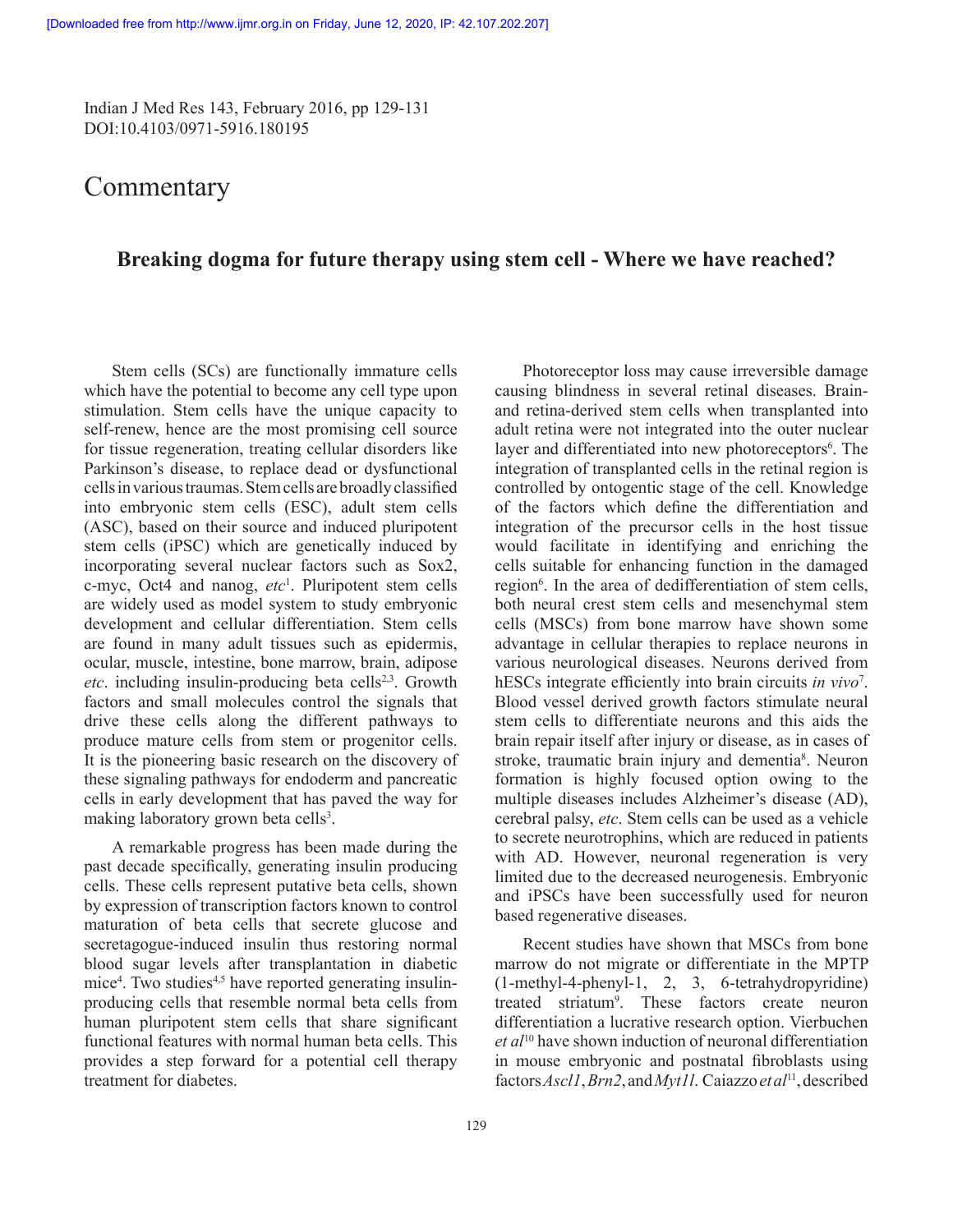a way to reprogram fibroblasts from mouse and human origin into dopaminergic neurons, without going through a pluripotent stage with intact dopaminergic activity. The *in vitro* differentiation and functionality of neuron differentiation are being studied, but the *in vivo* usage and therapeutic application are way from seen<sup>11</sup>. The mechanism of conversion of fibroblasts into neurons is not well studied, *Mash1* gene has been shown to play a major role in the differentiation, and initiating immature neuron formation $12$ . Cells of the neural crest origin have been shown to differentiate into neurons and are an easily available source compared to embryonic and mesenchymal lineage. The hair follicles have been shown to harbour pluripotent neural crest stem cells, and these can be differentiated into melanocyte, neuronal cells, adipose cells and other lineages $13$ .

Recent studies achieved a step forward in the development of cell-based therapies in other areas such as deafness. In one such study, cells from human embryonic and foetal stem cells identified as a candidate source have been shown to differentiate into auditory neurons that improve auditory-evoked response thresholds<sup>14</sup>. Similarly, pancreatic progenitor cells derived from hESCs, hold a promising new treatment for diabetes. Bone marrow mesenchymal and haematopoietic stem cells are being studied to develop better repair strategies for the osteoarticular system and blood disorders like thalassaemia. MSCs derived from human adipose tissues engineered to express suicide gene cytosine deaminase :: uracil phosphoribosyltransferase were used as vehicles to treat against gliobastoma cells<sup>15</sup>.

In context to the current work in the issue, Kumar *et al*16 found stem cell like cells from human skin and hair follicles were characterized for their differentiation potential into melanocytes and neurons. The study focused on the differentiation potential of stem cells from two different sources into melanocytes and neurons. It revealed the enhanced differentiation ability into melanocytes and neurons, which is very promising for the use of candidate cell type in the area of skin regeneration (melanocytes) and also neuron degenerative diseases (neuron).

Several research groups have demonstrated the versatility of embryonic stem cells, which can be differentiated into different cell types. Stem cells have the most possible therapeutic use currently in skin regeneration. The source of cells for the purpose

revolves around skin graft cells and follicle cells, which are part of the neural crest, that differentiate into the different cell types of the skin, including melanocyte, keratinocyte and skin progenitor cells, *etc*. Hair follicle is a better source of stem cells for skin regeneration therapy since it has enhanced potential to differentiate into melanocyte<sup>17</sup>. The epidermis houses skin stem cells owing to the excessive wear and tear experienced by the organ, which help in skin repair. Skin stem cells comprise epidermal stem cells, hair follicle stem cells and melanocyte stem cells. O' Connor *et al*18 have shown that the epidermal stem cells can be utilized to form skin grafts for the burn patients.

Future direction in this area can include better skin regeneration and that should include rapid proliferating cells with maintenance of stemness, along with regeneration of nerves. Improved culture conditions include supplementing growth factors which induce cell type specific transcription factors that can yield enhanced potential cell type to differentiate into any cell types of skin origin. The formation of neuronal cells in the skin graft might increase the sensation in the regenerated area.

#### **Rama S. Verma**

Stem Cell and Molecular Biology Laboratory Bhupat & Jyoti Mehta School of Biosciences Department of Biotechnology Indian Institute of Technology Madras, Chennai 600 036, Tamil Nadu, India vermars@iitm.ac.in

### **References**

- Haase A, Olmer R, Schwanke K, Wunderlich S, Merkert S, Hess C, *et al.* Generation of induced pluripotent stem cells from human cord blood. *Cell Stem Cell* 2009; *5* : 434-41.
- 2. Pagliuca FW, Melton DA. How to make a functional β-cell. *Development* 2013; *140* : 2472-83.
- 3. Mayhew CN, Wells JM. Converting human pluripotent stem cells into beta cells: recent advances and future challenges. *Curr Opin Organ Transplant* 2010; *15* : 54-60.
- 4. Soria B, Roche E, Berna G, Leon-Quinto T, Reig JA, Martin F. Insulin-secreting cells derived from embryonic stem cells normalize glycemia in streptozotocin-induced diabetic mice. *Diabetes* 2000; *49* : 157-62.
- 5. Favre D, Le Gouill E, Fahmi D, Verdumo C, Chinetti-Gbaguidi G, Staels B, *et al.* Impaired expression of the inducible cAMP early repressor accounts for sustained adipose CREB activity in obesity. *Diabetes* 2011; *60* : 3169-74.
- 6. MacLaren RE, Pearson RA, MacNeil A, Douglas RH, Salt TE, Akimoto M, *et al.* Retinal repair by transplantation of photoreceptor precursors. *Nature* 2006; *444* : 203-7.